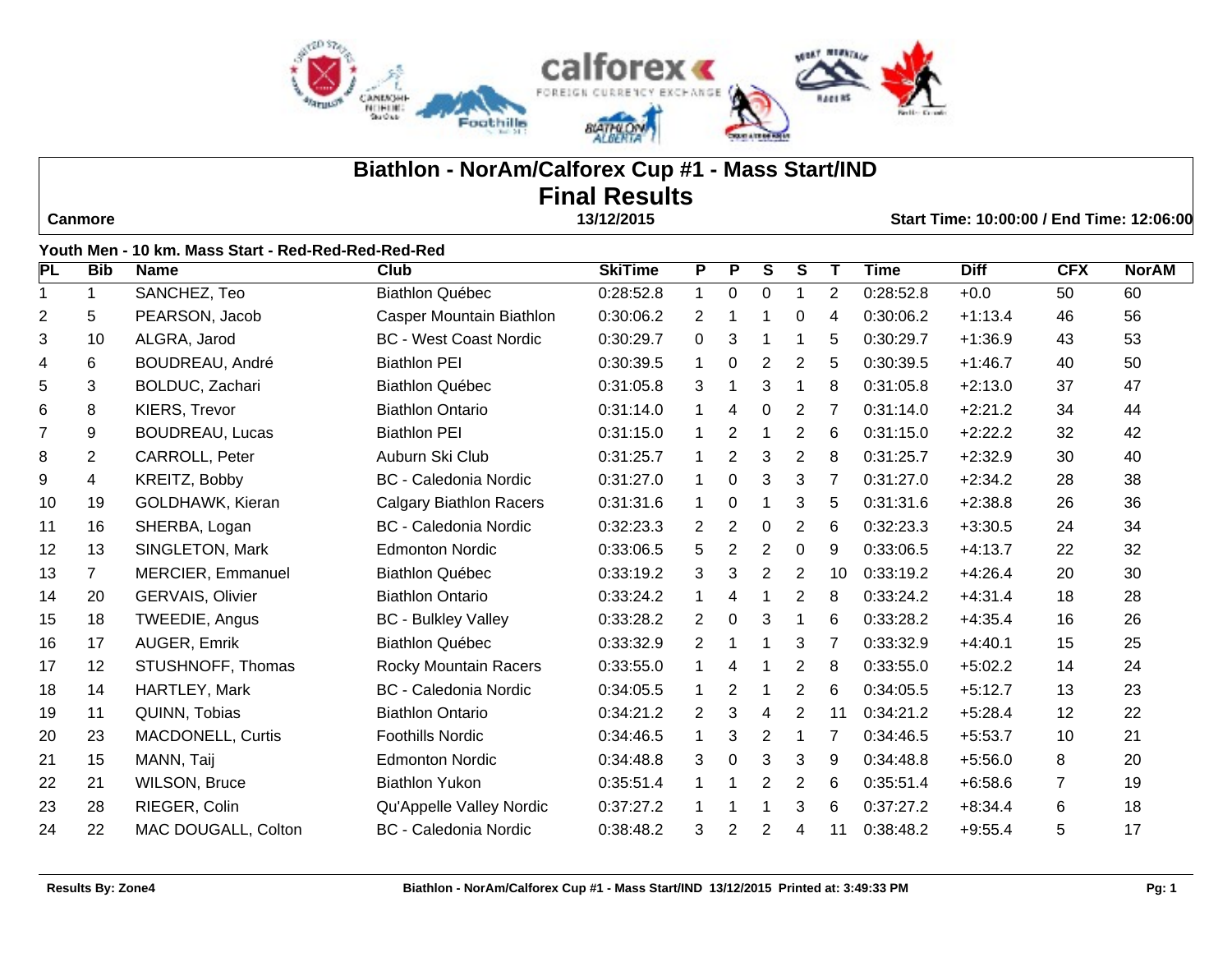### **Youth Men Continued ... - 10 km. Mass Start - Red-Red-Red-Red-Red**

| <b>IPL</b> | Bib | <b>Name</b>     | <b>Club</b>            | <b>SkiTime</b> | . . | - 0 | S. |                |     | Time      | <b>Diff</b> | <b>CFX</b> | <b>NorAM</b> |
|------------|-----|-----------------|------------------------|----------------|-----|-----|----|----------------|-----|-----------|-------------|------------|--------------|
| 25         | 25  | LINKLATER, Wynn | <b>Edmonton Nordic</b> | 0:39:01.7      | 4   |     |    |                |     | 0:39:01.7 | $+10:08.9$  |            |              |
| 26         | 26  | LUCKERT, Travis | <b>Edmonton Nordic</b> | 0:40:11.4      |     |     |    | $\overline{a}$ | -12 | 0:40:11.4 | $+11:18.6$  |            |              |
| 27         | 24  | NEUHAUS, Will   | Canmore Nordic         | 0.42:14.1      |     |     |    |                | -10 | 0:42:14.1 | $+13:21.3$  |            |              |

#### **Junior Men - 12.5 km. Mass Start - Green-Green-Green-Green-Green**

| PL                   | Bib | <b>Name</b>           | Club                         | <b>SkiTime</b> | P. | P.                                          | S. |          |     | Time      | <b>Diff</b> | <b>CFX</b> | <b>NorAM</b> |
|----------------------|-----|-----------------------|------------------------------|----------------|----|---------------------------------------------|----|----------|-----|-----------|-------------|------------|--------------|
|                      | 29  | BÉRUBÉ-LAROCHELLE, F. | <b>Biathlon Québec</b>       | 0:37:07.5      |    |                                             |    | $\Omega$ | -3  | 0:37:07.5 | $+0.0$      | 50         | 60           |
| $\mathbf{2}^{\circ}$ | 30  | PÉPIN, Charles        | <b>Biathlon Québec</b>       | 0:37:19.6      |    |                                             |    |          | - 6 | 0:37:19.6 | $+12.1$     | 46         | 56           |
| 3                    | 31  | <b>GERWING, Nate</b>  | <b>Rocky Mountain Racers</b> | 0:37:42.9      |    | $\begin{array}{cccc} 0 & 2 & 2 \end{array}$ |    |          | 5   | 0:37:42.9 | $+35.4$     | 43         | 53           |
| 4                    | 32  | MCKENZIE, Tristan     | <b>Rocky Mountain Racers</b> | 0:40:38.2      |    | 3 3 1                                       |    | -2       | - 9 | 0:40:38.2 | $+3:30.7$   | 40         | -50          |
| <b>DNS</b> 33        |     | DRUWE, Dominique      | Canmore Nordic               | $***$          |    |                                             |    |          |     | $***$     | ***         |            |              |

#### **Men - 15 km. Mass Start - Yellow-Yellow-Yellow-Yellow-Yellow**

| PL             | <b>Bib</b> | Name                       | Club                         | <b>SkiTime</b> | P        | P | S             |          |   | Time      | <b>Diff</b> | <b>CFX</b> | <b>NorAM</b> |
|----------------|------------|----------------------------|------------------------------|----------------|----------|---|---------------|----------|---|-----------|-------------|------------|--------------|
|                | 37         | DREISSIGACKER, Ethan       | Craftsbury GRP               | 0.40:15.5      |          |   |               |          | 3 | 0:40:15.5 | $+0.0$      | 50         | 60           |
| 2              | 36         | ARENDZ, Mark               | <b>Rocky Mountain Racers</b> | 0:40:21.0      | $\Omega$ | 0 |               | 2        | 3 | 0:40:21.0 | $+5.5$      | 46         | 56           |
| 3              | 39         | MACKENZIE, Jasper          | Winsport                     | 0:40:46.1      | 2        |   | 2             | $\Omega$ | 5 | 0:40:46.1 | $+30.5$     | 43         | 53           |
| 4              | 34         | <b>HUDEC, Matthew</b>      | <b>BATC/Biathlon Sask</b>    | 0:41:20.9      |          |   | $\mathcal{P}$ |          | 6 | 0:41:20.9 | $+1:05.4$   | 40         | 50           |
| 5              | 40         | <b>BERTRAND, Guillaume</b> | <b>RMR/Biathlon Estrie</b>   | 0:41:33.5      |          | 0 |               |          | 4 | 0:41:33.5 | $+1:18.0$   | 37         | 47           |
| 6              | 38         | ROOTS, Arthur              | <b>BATC/Caledonia Nordic</b> | 0:41:53.6      |          | 0 | 3             | $\Omega$ | 4 | 0:41:53.6 | $+1:38.0$   | 34         | 44           |
| $\overline{7}$ | 35         | SCHOMMER, Paul             | Moose Nordic BD - USA        | 0:42:37.9      | 2        | 3 | 2             |          | 9 | 0:42:37.9 | $+2:22.4$   | 32         | 42           |
| 8              | 42         | GIRARD, Evan               | <b>Rocky Mountain Racers</b> | 0.49:16.6      |          |   |               |          | 5 | 0:49:16.6 | $+9:01.1$   | 30         | 40           |
| <b>DNF</b>     | -41        | SKINSTAD, Kai              | Winsport                     | $***$          |          |   |               | 4        |   | $***$     | $***$       |            |              |
| <b>DNF</b>     | 43         | <b>BOWLER, Bill</b>        | USA - Blackhawk              | $***$          |          | 2 | 0             | 4        |   | $***$     | $***$       |            |              |

#### **Youth Women - 7.5 km. Mass Start - Orange-Orange-Orange-Orange-Orange**

| <b>PL</b> | <b>Bib</b> | <b>Name</b>             | Club                          | <b>SkiTime</b> | P. | P S |          | -S            |    | Time      | <b>Diff</b> | CFX | <b>NorAM</b> |
|-----------|------------|-------------------------|-------------------------------|----------------|----|-----|----------|---------------|----|-----------|-------------|-----|--------------|
|           | 44         | MCISAAC, India          | <b>Rocky Mountain Racers</b>  | 0:27:32.5      |    |     |          |               | 4  | 0:27:32.5 | $+0.0$      | -50 | -60          |
|           | 48         | <b>WAICHLER, Claire</b> | <b>Methow Valley Biathlon</b> | 0:29:55.3      |    |     |          |               | -6 | 0:29:55.3 | $+2:22.8$   | 46  | 56           |
|           | 46         | POISSON-GRÉGOIRE, S.    | Biathlon Québec               | 0:30:47.0      |    |     | $\Omega$ | $\mathcal{R}$ | -6 | 0:30:47.0 | $+3:14.5$   | 43  | 53           |
| 4         | 47         | <b>BANSER, Tekarra</b>  | <b>BC</b> - Telemark Biathlon | 0:31:14.0      |    |     |          |               |    | 0:31:14.0 | $+3:41.5$   | 40  | 50           |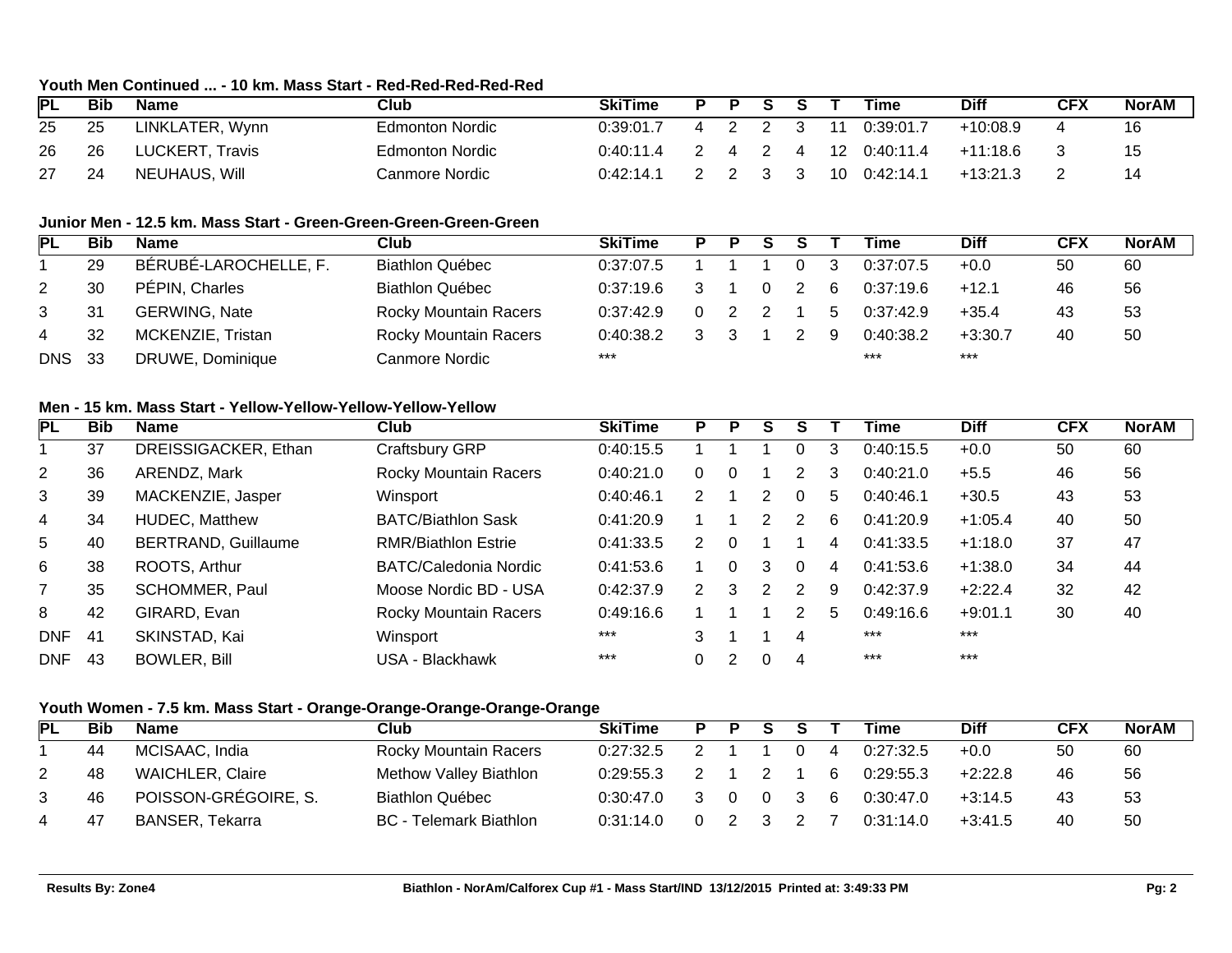#### **Youth Women Continued ... - 7.5 km. Mass Start - Orange-Orange-Orange-Orange-Orange**

| IPL           | <b>Bib</b> | <b>Name</b>             | Club                         | <b>SkiTime</b> |   | Р |   |   |    | Time      | <b>Diff</b> | <b>CFX</b> | <b>NorAM</b> |
|---------------|------------|-------------------------|------------------------------|----------------|---|---|---|---|----|-----------|-------------|------------|--------------|
| 5             | 52         | TURNER, Mackenzie       | <b>Biathlon Ontario</b>      | 0:31:16.2      |   |   |   |   | 2  | 0:31:16.2 | $+3:43.7$   | -37        | 47           |
| 6             | 45         | LEIGHTON, Jordyn        | <b>Biathlon Ontario</b>      | 0.32.34.8      | 4 |   |   | ◠ |    | 0:32:34.8 | $+5:02.3$   | 34         | 44           |
|               | 49         | PETERS, Maria           | Biathlon Yukon               | 0:33:47.7      |   |   |   |   | 5  | 0:33:47.7 | $+6:15.2$   | 32         | 42           |
| 8             | 50         | KOVACHIK, Amelia        | Canmore Nordic               | 0.36:09.9      |   |   | 4 | 2 | 8  | 0:36:09.9 | $+8:37.4$   | 30         | 40           |
| 9             | 54         | TUHKASAARI, Jasmin      | <b>Biathlon Ontario</b>      | 0.38.09.9      |   |   | 4 | 4 | -8 | 0:38:09.9 | $+10:37.4$  | 28         | 38           |
| 10            | 51         | <b>WICHERS, Kerstin</b> | Camrose Vikings              | 0:38:58.9      |   |   |   |   | 6  | 0:38:58.9 | $+11:26.4$  | 26         | 36           |
| <b>DNS</b>    | -53        | GILLETT, Katrine        | Canmore Nordic               | $***$          |   |   |   |   |    | $***$     | $***$       |            |              |
| <b>DNS 55</b> |            | <b>GOWLING, Gillian</b> | <b>Rocky Mountain Racers</b> | $***$          |   |   |   |   |    | $***$     | $***$       |            |              |

#### **Junior Women - 10 km. Mass Start - Red-Red-Red-Red-Red**

| PL | <b>Bib</b> | <b>Name</b>             | Club                           | <b>SkiTime</b> | P. | D. | S. |              |     | Time         | <b>Diff</b> | <b>CFX</b> | <b>NorAM</b> |
|----|------------|-------------------------|--------------------------------|----------------|----|----|----|--------------|-----|--------------|-------------|------------|--------------|
|    | 57         | CAMPBELL, Caitlin       | <b>Biathlon PEI</b>            | 0.35:40.0      |    |    |    |              | 4   | 0:35:40.0    | $+0.0$      | 50         | -60          |
| 2  | 56         | HAMEL, Charlotte        | Biathlon Québec                | 0:39:24.8      |    |    |    | $\mathbf{3}$ | - 8 | 0:39:24.8    | $+3:44.8$   | 46         | 56           |
| 3  | 58         | <b>RUNNALLS, Ashley</b> | <b>Calgary Biathlon Racers</b> | 0:44:16.4      | 4  |    |    |              |     | 12 0:44:16.4 | $+8:36.4$   | 43         | -53          |

# **Women - 12.5 km. Mass Start - Green-Green-Green-Green-Green**

| PL | Bib | <b>Name</b>            | Club                          | <b>SkiTime</b> | D. | <b>P</b> | S. |          |   | Time      | <b>Diff</b> | <b>CFX</b> | <b>NorAM</b> |
|----|-----|------------------------|-------------------------------|----------------|----|----------|----|----------|---|-----------|-------------|------------|--------------|
|    | 63  | DICKINSON, Kelsey      | <b>Methow Valley Biathlon</b> | 0.42:55.9      |    |          |    |          | 5 | 0:42:55.9 | $+0.0$      | 50         | 60           |
| 2  | 59  | PATERSON, Jessica      | <b>Edmonton Nordic</b>        | 0:43:36.9      |    |          |    | $\Omega$ |   | 0:43:36.9 | $+41.0$     | 46         | 56           |
| 3  | 60  | <b>HUDAK, Brittany</b> | <b>Rocky Mountain Racers</b>  | 0:45:51.2      |    |          |    |          |   | 0:45:51.2 | $+2:55.3$   | 43         | 53           |
| 4  | 61  | PATERSON, Jennifer     | <b>Edmonton Nordic</b>        | 0:52:15.5      |    |          |    |          | 6 | 0:52:15.5 | $+9:19.6$   | 40         | 50           |
| 5  | 62  | <b>BURKE, Daniella</b> | Camrose Vikings               | 1:04:07.2      |    |          |    |          |   | 1:04:07.2 | $+21:11.3$  | 37         | 47           |

# **Senior Boys - 7.5 km. Individual - Orange-Orange-Orange-Orange-Orange**

| PL | Bib | <b>Name</b>      | Club                           | <b>SkiTime</b> | P | S. | Р |                | Time      | <b>Diff</b> | <b>CFX</b> | <b>NorAM</b> |
|----|-----|------------------|--------------------------------|----------------|---|----|---|----------------|-----------|-------------|------------|--------------|
|    | 97  | HULSMAN, Thomas  | <b>Foothills Nordic</b>        | 0:24:52.1      |   |    |   | 3              | 0:27:07.1 | $+0.0$      | 50         | 60           |
| 2  | 89  | GRANDBOIS, Leo   | <b>Biathlon Québec</b>         | 0:24:53.5      |   |    |   | 3              | 0:27:08.5 | $+1.4$      | 46         | 56           |
| 3  | 79  | WALCH, Ben       | <b>Foothills Nordic</b>        | 0:26:28.8      |   |    |   | 4              | 0:29:28.8 | $+2:21.7$   | 43         | 53           |
| 4  | 99  | TREMBLAY, Keegan | <b>Biathlon Ontario</b>        | 0:27:18.0      |   |    |   | $\overline{4}$ | 0:30:18.0 | $+3:10.9$   | 40         | 50           |
| 5  | 78  | ADEL, Liam       | Biathlon Yukon                 | 0:26:57.1      |   |    |   | 5              | 0:30:42.1 | $+3:35.0$   | 37         | 47           |
| 6  | 94  | GOBEIL, Jerome   | <b>Calgary Biathlon Racers</b> | 0:27:32.1      |   |    |   | 6              | 0:31:12.1 | $+4:05.0$   | 34         | 44           |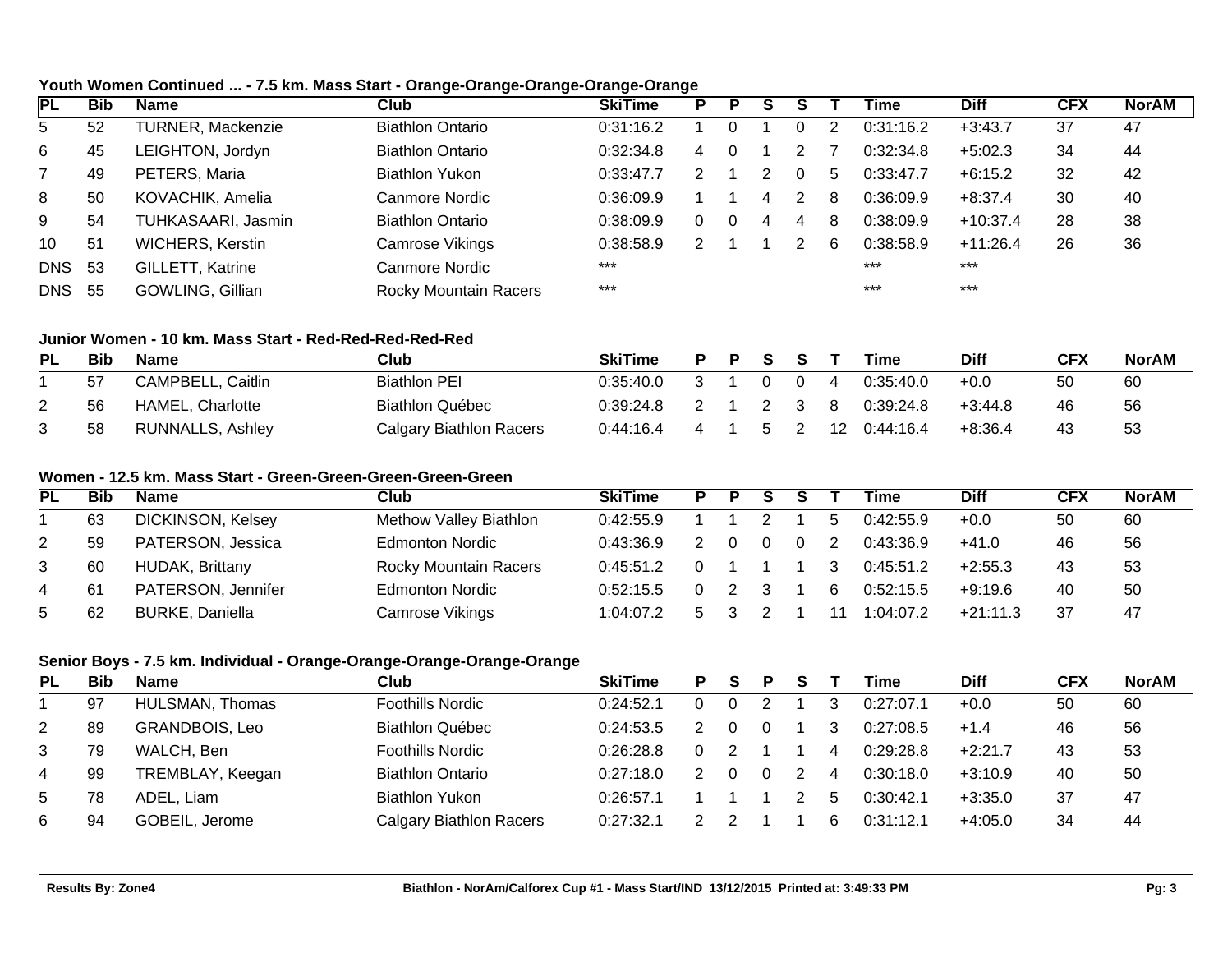| $\overline{\mathsf{PL}}$ | <b>Bib</b> | <b>Name</b>             | <b>Club</b>                    | <b>SkiTime</b> | $\overline{P}$ | $\overline{\mathsf{s}}$ | $\overline{\mathbf{P}}$  | $\overline{\mathbf{s}}$ | T               | <b>Time</b> | <b>Diff</b> | <b>CFX</b>     | <b>NorAM</b> |
|--------------------------|------------|-------------------------|--------------------------------|----------------|----------------|-------------------------|--------------------------|-------------------------|-----------------|-------------|-------------|----------------|--------------|
| $\overline{7}$           | 77         | MCLEAN, Sean            | <b>Foothills Nordic</b>        | 0:27:28.8      | $\mathbf 1$    | $\mathbf{1}$            | $\mathbf 0$              | 3                       | 5               | 0:31:13.8   | $+4:06.7$   | 32             | 42           |
| 8                        | 92         | GILLILAND, Rory         | <b>Foothills Nordic</b>        | 0:26:47.9      | 3              | $\mathbf{1}$            | 0                        | $\overline{\mathbf{c}}$ | 6               | 0:31:17.9   | $+4:10.8$   | 30             | 40           |
| 9                        | 85         | ALTWASSER, Nicholas     | <b>Foothills Nordic</b>        | 0:25:31.4      | $\overline{2}$ | $\mathbf{1}$            | 3                        | 2                       | 8               | 0:31:31.4   | $+4:24.3$   | 28             | 38           |
| 10                       | 93         | PADGHAM, Eric           | <b>Foothills Nordic</b>        | 0:26:14.8      | 3              | $\overline{2}$          | $\overline{2}$           | 1                       | 8               | 0:32:14.8   | $+5:07.7$   | 26             | 36           |
| 11                       | 72         | NIELSEN, Eli            | Methow Valley Biathlon         | 0:25:43.0      | 4              | $\overline{2}$          | $\mathbf{1}$             | $\overline{2}$          | 9               | 0:32:28.0   | $+5:20.9$   | 24             | 34           |
| 12                       | 88         | STEPAN, Jakub           | <b>Camrose Vikings</b>         | 0:29:41.1      | 0              | $\mathbf{2}$            | $\overline{2}$           | 0                       | 4               | 0:32:41.1   | $+5:34.0$   | 22             | 32           |
| 13                       | 86         | KELLY, Kieran           | <b>Calgary Biathlon Racers</b> | 0:29:02.1      | 3              | $\mathbf{1}$            | $\pmb{0}$                | 1                       | 5               | 0:32:47.1   | $+5:40.0$   | 20             | 30           |
| 14                       | 100        | SECU, Andrei            | <b>BC</b> - West Coast Nordic  | 0:28:23.5      | $\mathbf 1$    | $\overline{2}$          | $\mathbf 1$              | $\overline{2}$          | 6               | 0:32:53.5   | $+5:46.4$   | 18             | 28           |
| 15                       | 68         | SMITH, Lucas            | <b>Red River Nordic</b>        | 0:25:42.6      | $\mathbf{1}$   | 4                       | $\overline{2}$           | 3                       | 10              | 0:33:12.6   | $+6:05.5$   | 16             | 26           |
| 16                       | 73         | ALGRA, Ethan            | <b>BC</b> - West Coast Nordic  | 0:28:45.5      | $\mathbf 0$    | 3                       | $\mathbf{1}$             | $\overline{2}$          | 6               | 0:33:15.5   | $+6:08.4$   | 15             | 25           |
| 17                       | 65         | SMITH, Quinlan          | <b>Calgary Biathlon Racers</b> | 0:27:15.9      | $\mathbf{1}$   | 3                       | $\overline{2}$           | $\overline{2}$          | 8               | 0:33:15.9   | $+6:08.8$   | 14             | 24           |
| 18                       | 91         | HARROP, Sean            | <b>Calgary Biathlon Racers</b> | 0:27:17.8      | $\overline{2}$ | $\overline{2}$          | $\overline{2}$           | $\overline{2}$          | 8               | 0:33:17.8   | $+6:10.7$   | 13             | 23           |
| 19                       | 90         | DRAPER, Jake            | <b>Biathlon Yukon</b>          | 0:28:20.7      | $\mathbf{1}$   | 3                       | $\pmb{0}$                | 3                       | 7               | 0:33:35.7   | $+6:28.6$   | 12             | 22           |
| 20                       | 66         | BORGLUM, Haldan         | <b>Foothills Nordic</b>        | 0:25:41.1      | $\mathbf{2}$   | 3                       | $\overline{2}$           | $\overline{\mathbf{4}}$ | 11              | 0:33:56.1   | $+6:49.0$   | 10             | 21           |
| 21                       | 82         | TAYLOR, Jake            | <b>Edmonton Nordic</b>         | 0:28:16.1      | 0              | $\overline{2}$          | $\overline{2}$           | 4                       | 8               | 0:34:16.1   | $+7:09.0$   | 8              | 20           |
| 22                       | 84         | ELDEN, Ryan             | Cariboo Ski Touring            | 0:26:01.4      | $\overline{2}$ | $\overline{\mathbf{4}}$ | 3                        | $\overline{2}$          | 11              | 0:34:16.4   | $+7:09.3$   | $\overline{7}$ | 19           |
| 23                       | 67         | BERG, Finn              | <b>Calgary Biathlon Racers</b> | 0:28:13.8      | 0              | 4                       | $\overline{2}$           | 3                       | 9               | 0:34:58.8   | $+7:51.7$   | 6              | 18           |
| 24                       | 76         | KRIESE, Seton           | <b>BC - Bulkley Valley</b>     | 0:26:47.9      | $\mathbf{1}$   | 4                       | $\overline{2}$           | 5                       | 12 <sup>2</sup> | 0:35:47.9   | $+8:40.8$   | 5              | 17           |
| 25                       | 74         | SENNETT, Daniel         | <b>Biathlon Yukon</b>          | 0:28:32.7      | $\mathbf{2}$   | $\mathbf{2}$            | $\sqrt{2}$               | $\overline{4}$          | 10              | 0:36:02.7   | $+8:55.6$   | 4              | 16           |
| 26                       | 96         | PAZDAN, Christian       | <b>Foothills Nordic</b>        | 0:27:05.7      | 3              | 3                       | $\overline{2}$           | 4                       | 12              | 0:36:05.7   | $+8:58.6$   | 3              | 15           |
| 27                       | 87         | HOLLAND, Lance          | <b>Canmore Nordic</b>          | 0:30:54.8      | $\overline{2}$ | 3                       | $\pmb{0}$                | $\overline{2}$          | $\overline{7}$  | 0:36:09.8   | $+9:02.7$   | $\overline{2}$ | 14           |
| 28                       | 75         | MARCHAND, Keiran        | <b>BC</b> - Blackjack          | 0:29:37.6      | $\overline{2}$ | 3                       | $\overline{2}$           | $\overline{2}$          | 9               | 0:36:22.6   | $+9:15.5$   | $\mathbf 1$    | 13           |
| 29                       | 64         | PELLETIER, Liam         | <b>Biathlon Ontario</b>        | 0:30:06.3      | $\mathbf{1}$   | 3                       | $\overline{2}$           | 3                       | 9               | 0:36:51.3   | $+9:44.2$   |                | 12           |
| 30                       | 81         | <b>GERWING, Nicolas</b> | <b>Edmonton Nordic</b>         | 0:29:26.1      | $\mathbf{1}$   | 4                       | $\pmb{0}$                | 5                       | 10              | 0:36:56.1   | $+9:49.0$   |                | 11           |
| 31                       | 71         | CHAMPAGNE, Xavier       | <b>Calgary Biathlon Racers</b> | 0:30:13.1      | 3              | 3                       | $\mathbf{1}$             | 3                       | 10              | 0:37:43.1   | $+10:36.0$  |                | 10           |
| 32                       | 95         | MITCHELL, Ian           | <b>Red River Nordic</b>        | 0:32:01.4      | $\overline{2}$ | $\overline{c}$          | $\sqrt{3}$               | $\sqrt{2}$              | 9               | 0:38:46.4   | $+11:39.3$  |                | 9            |
| 33                       | 27         | HAWES, Liam             | <b>Blue Mountain</b>           | 0:31:48.3      | $\overline{2}$ | 3                       | $\overline{\mathcal{A}}$ | 1                       | 10              | 0:39:18.3   | $+12:11.2$  |                | 8            |
| 34                       | 83         | CUTHILL, Colton         | <b>Foothills Nordic</b>        | 0:29:09.0      | 3              | 4                       | 2                        | 5                       | 14              | 0:39:39.0   | $+12:31.9$  |                | 7            |
| 35                       | 69         | SAUNDERS, Devin         | <b>Foothills Nordic</b>        | 0:30:12.4      | 4              | 3                       | $\sqrt{2}$               | 4                       | 13              | 0:39:57.4   | $+12:50.3$  |                | 6            |
| 36                       | 98         | SORENSEN, Jesper        | <b>Wapiti Nordic</b>           | 0:34:59.9      | 3              | 3                       | 3                        | $\overline{2}$          | 11              | 0:43:14.9   | $+16:07.8$  |                | 4            |
| 37                       | 80         | NEIL, Hayden            | <b>BC</b> - Caledonia Nordic   | 0:34:58.3      | $\overline{2}$ | 3                       | 3                        | 5                       | 13              | 0:44:43.3   | $+17:36.2$  |                | 3            |

# **Senior Boys Continued ... - 7.5 km. Individual - Orange-Orange-Orange-Orange-Orange**